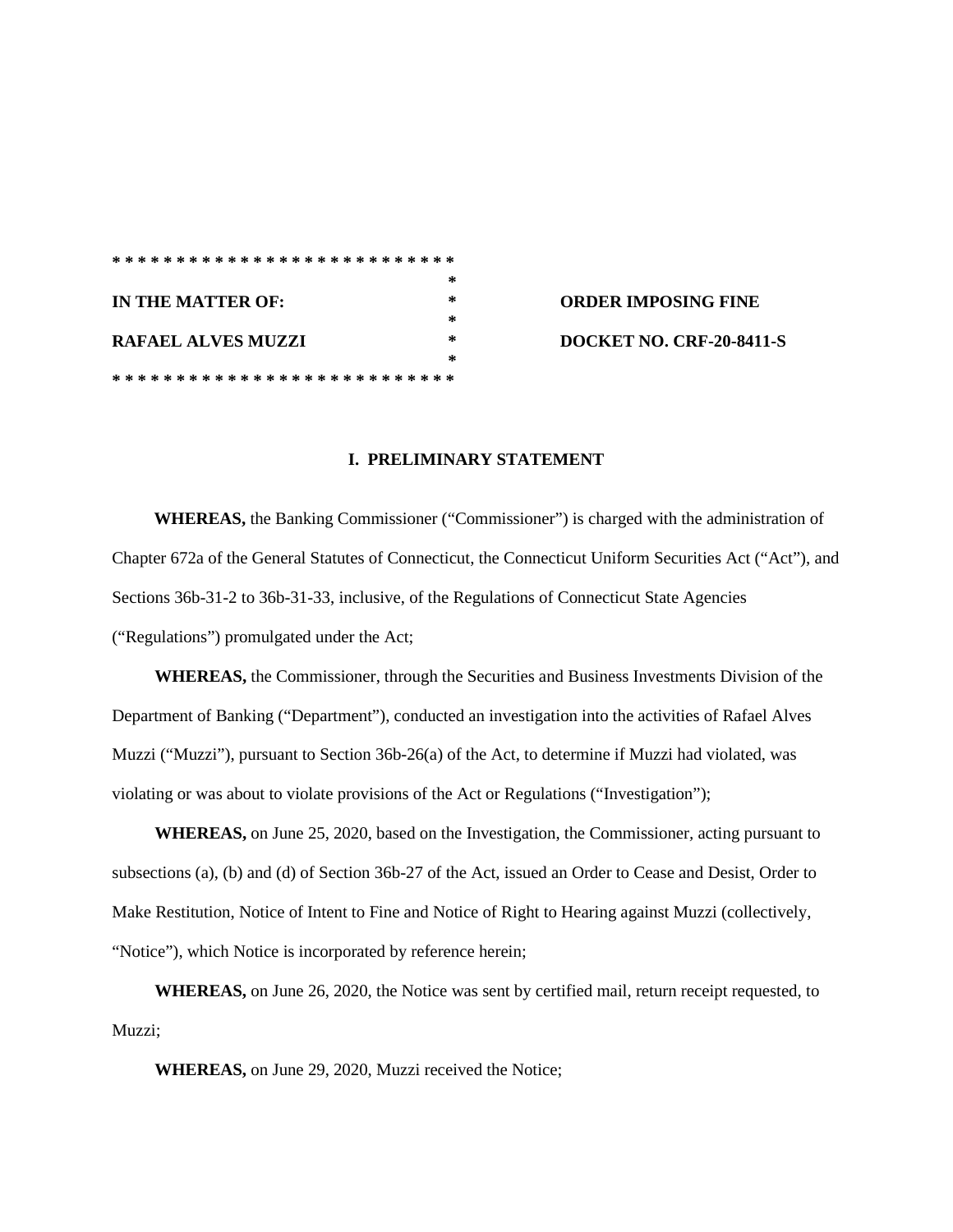**WHEREAS,** Muzzi has failed to request a hearing on the allegations set forth in the Notice within

14 days of the date of its receipt;

**WHEREAS,** on September 2, 2020, a Certification was issued rendering the Order to Cease and Desist and Order to Make Restitution permanent as of July 14, 2020, which Certification is incorporated by reference herein;

**WHEREAS,** Section 36a-1-31(a) of the Regulations provides, in pertinent part, that:

When a party fails to request a hearing within the time specified in the notice, the allegations against the party may be deemed admitted. Without further proceedings or notice to the party, the commissioner shall issue a final decision in accordance with section 4-180 of the Connecticut General Statutes and section 36a-1-52 of the Regulations of Connecticut State Agencies, provided the commissioner may, if deemed necessary, receive evidence from the department, as part of the record, concerning the appropriateness of the amount of any . . . fine [or] restitution . . . sought in the notice.

**WHEREAS,** Section 36b-31(a) of the Act provides, in pertinent part, that "[t]he commissioner may from time to time make . . . such . . . orders as are necessary to carry out the provisions of sections 36b-2 to 36b-34, inclusive";

**AND WHEREAS,** Section 36b-31(b) of the Act provides, in pertinent part, that "[n]o . . . order may be made . . . unless the commissioner finds that the action is necessary or appropriate in the public interest or for the protection of investors and consistent with the purposes fairly intended by the policy and provisions of sections 36b-2 to 36b-34, inclusive."

## **II. FINDINGS OF FACT AND CONCLUSIONS OF LAW**

1. The Commissioner finds that the facts as set forth in paragraphs 4 through 28, inclusive, of the Notice, shall constitute findings of fact within the meaning of Section 4-180(c) of the General Statutes of Connecticut and Section 36a-1-52 of the Regulations, and that the Statutory Basis for Order to Cease and Desist, Order to Make Restitution and Order Imposing Fine set forth in paragraphs 29 through 34, inclusive, of the Notice shall constitute conclusions of law within the meaning of Section 4-180(c) of the General Statutes of Connecticut and Section 36a-1-52 of the Regulations.